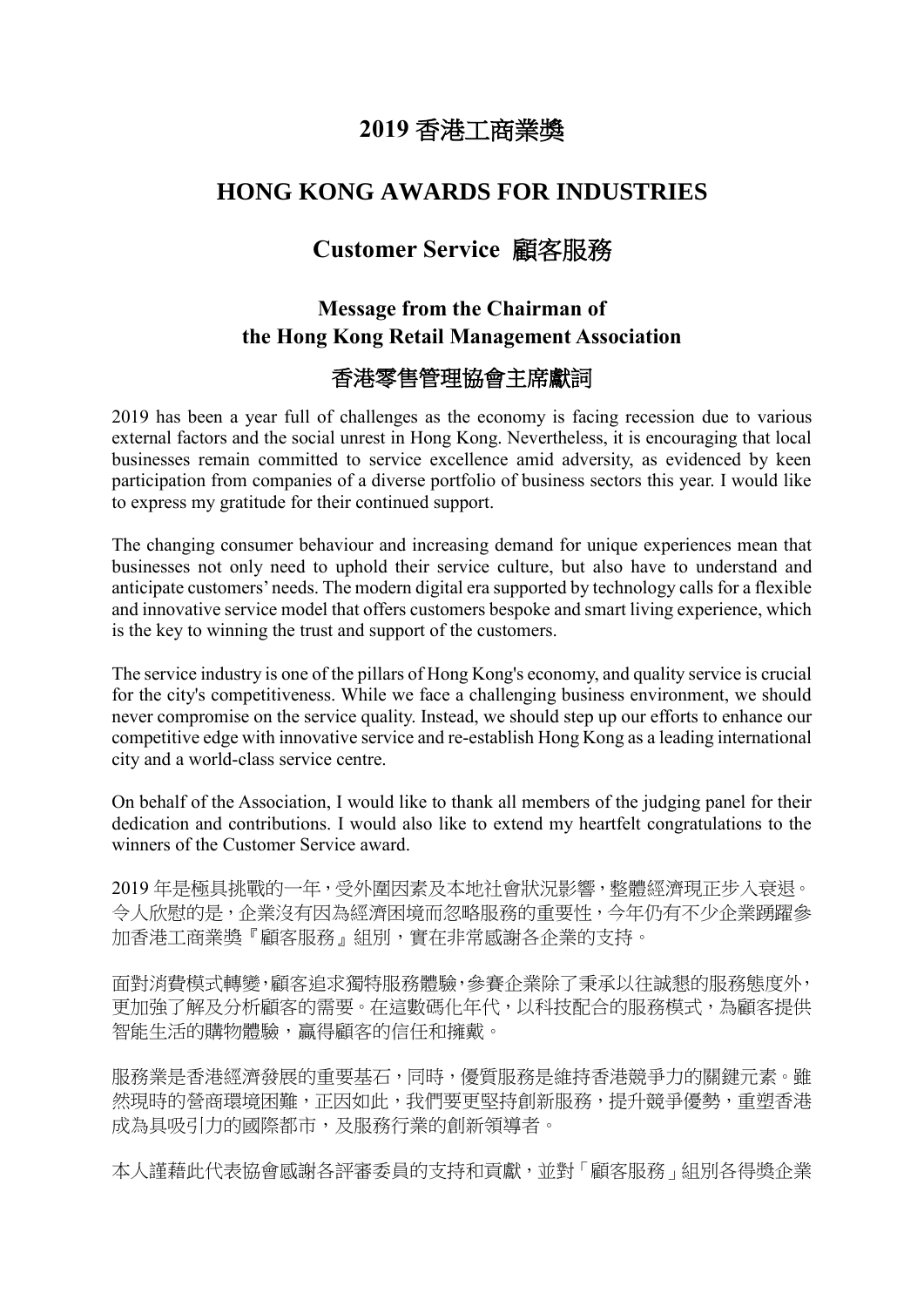致以衷心祝賀。

Annie Tse Yau 謝邱安儀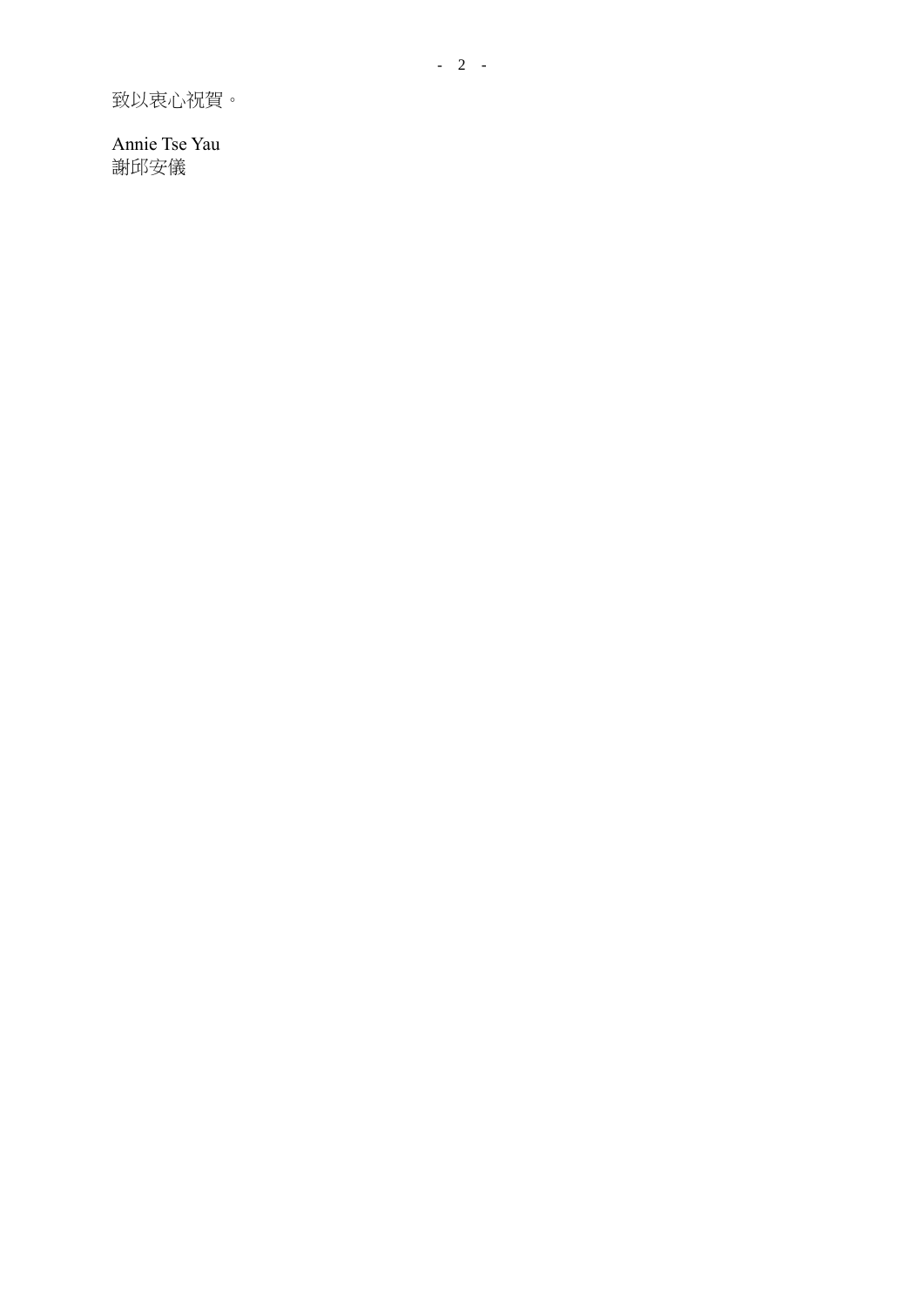**Hong Kong Awards for Industries Customer Service Category**

## 香港工商業獎:顧客服務組別得獎名單

*Customer Service Award Winner* 顧客服務獎

ALF Retail Hong Kong Limited - Marks & Spencer

Infinitus Property Investment (Hong Kong) Limited - Infinitus Plaza 無限極物業投資(香港)有限公司 - 無限極廣場

Meiriki Japan Company Limited 日本命力健康食品有限公司

Sino Estates Management Ltd - Olympian City 信和物業管理有限公司 - 奧海城

Uni-China (Market) Management Ltd 建華(街市)管理有限公司

> *Customer Service Certificate of Merit Winner* 顧客服務優異證書

Hu Yi Global Information Hong Kong Limited 環球互易資訊香港有限公司

MTM Lab Japan Limited

Sun Hung Kai Real Estate Agency Ltd - Landmark North 新鴻基地產代理有限公司 - 上水廣場

Supreme Management Services Limited - Ultima 超卓管理服務有限公司 - 天鑄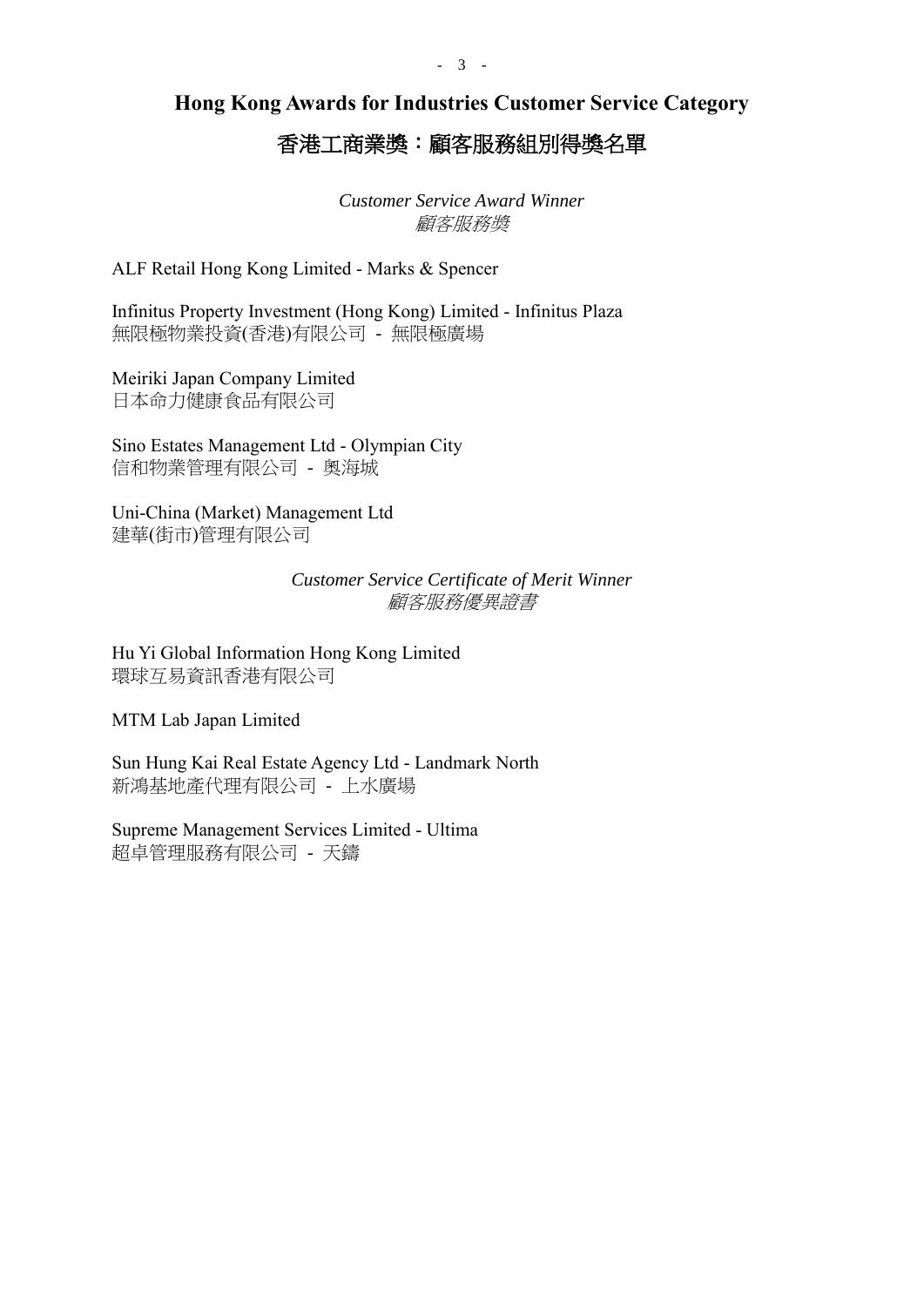### 香港工商業獎:顧客服務獎

*ALF Retail Hong Kong Limited - Marks & Spencer*

Making EVERY Moment Special for EVERY customer EVERY time!

Marks & Spencer's Hong Kong and Macau business was formally acquired by the Al-Futtaim Group (AFG) in 2018. To date, the business operates 23 stores, including 15 mainline stores, 8 standalone food stores and 2 cafés. At Marks & Spencer, we put our customers right at the heart of everything we do. A notable example of this would be our "Making Every Moment Special (MEMS)" service campaign, which was launched since 2017, delivering the promise of making EVERY moment special for EVERY customer during EVERY time! Built on the insights of our customers, our offerings have expanded to include thousands of chilled and organic food choices, clothing styles designed for Asian fit, as well as home accessories and kitchenware. With the launch of the e-commerce platform last year, Marks & Spencer further enriches the omni-channel shopping experience for our customers with exciting surprises.

竭誠為每一位顧客締造「驚喜時刻」

Al-Futtaim Group (AFG) 於 2018 年正式收購英國馬莎於香港及澳門地區之營運業務, 港澳地區現有 23 間分店,包括 15 間服飾及食品店、8 間食品專門店及 2 間咖啡店。 英國馬莎一直秉承「以客為先」的服務宗旨,公司更自 2017 年起推出一個名為「Making Every Moment Special (MEMS)」的服務計劃,務求為每一位顧客於每次的購物體驗中帶 來驚喜!我們持續聆聽顧客的需要,至今引進過千種冷凍及有機健康食品、專為亞洲人 而設之服裝系列、廚具及家品系列等等。另外,英國馬莎更推出線上購物平台,不僅方 便顧客於網上購物,更為顧客帶來更多驚喜。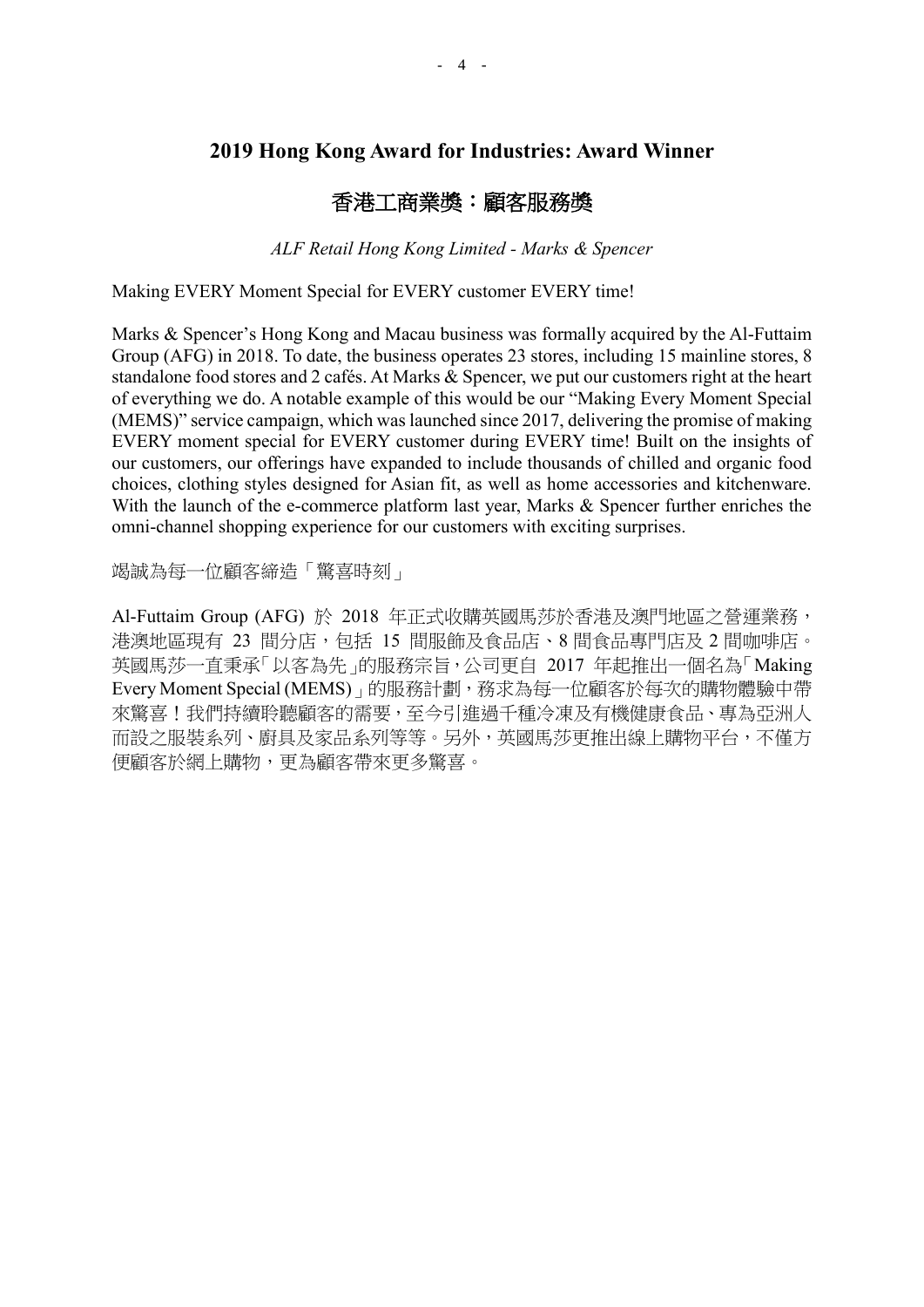### 香港工商業獎:顧客服務獎

*Infinitus Property Investment (Hong Kong) Limited - Infinitus Plaza* 無限極物業投資*(*香港*)*有限公司 *-* 無限極廣場

People are happier at Infinitus Plaza. Infinitus Plaza redefines commercial building management

Infinitus Plaza's formula of listening to customers' needs with open and caring hearts, thinking and serving them from their perspective, delighting and engaging them with signature "happy moments" including various surprising activities, fun events and co-creation has proved to be a winning one. Delivering our "Super Happy" Customer Experiences in keeping with our brand promise to be "Happy at Work, Happy in Life" has now been recognized. Our fun and effective approach stems from our "Si Li Ji Ren" philosophy which considers the interests of all parties before taking any action. This is the core value of the Lee Kum Kee Health Products Group who believe that happiness lies at the heart of wellbeing.

人人時刻更開心!

「無限極廣場」創商務物業管理新典範

無限極廣場的致勝方程式,在於虛心聆聽、換位思考、事事以客為先。我們不時舉辦及 與租戶共創各式各類創新又有趣的驚喜活動,不斷為他們締造「開心時刻」,充分實踐 「開心工作,開心生活」的品牌承諾。這個富趣味更具效果的管理模式,源自李錦記健 康產品集團「思利及人」的核心價值,意指「做事之前先思考如何有利於我們大家」。 我們深信:開心,就是健康的由衷體現。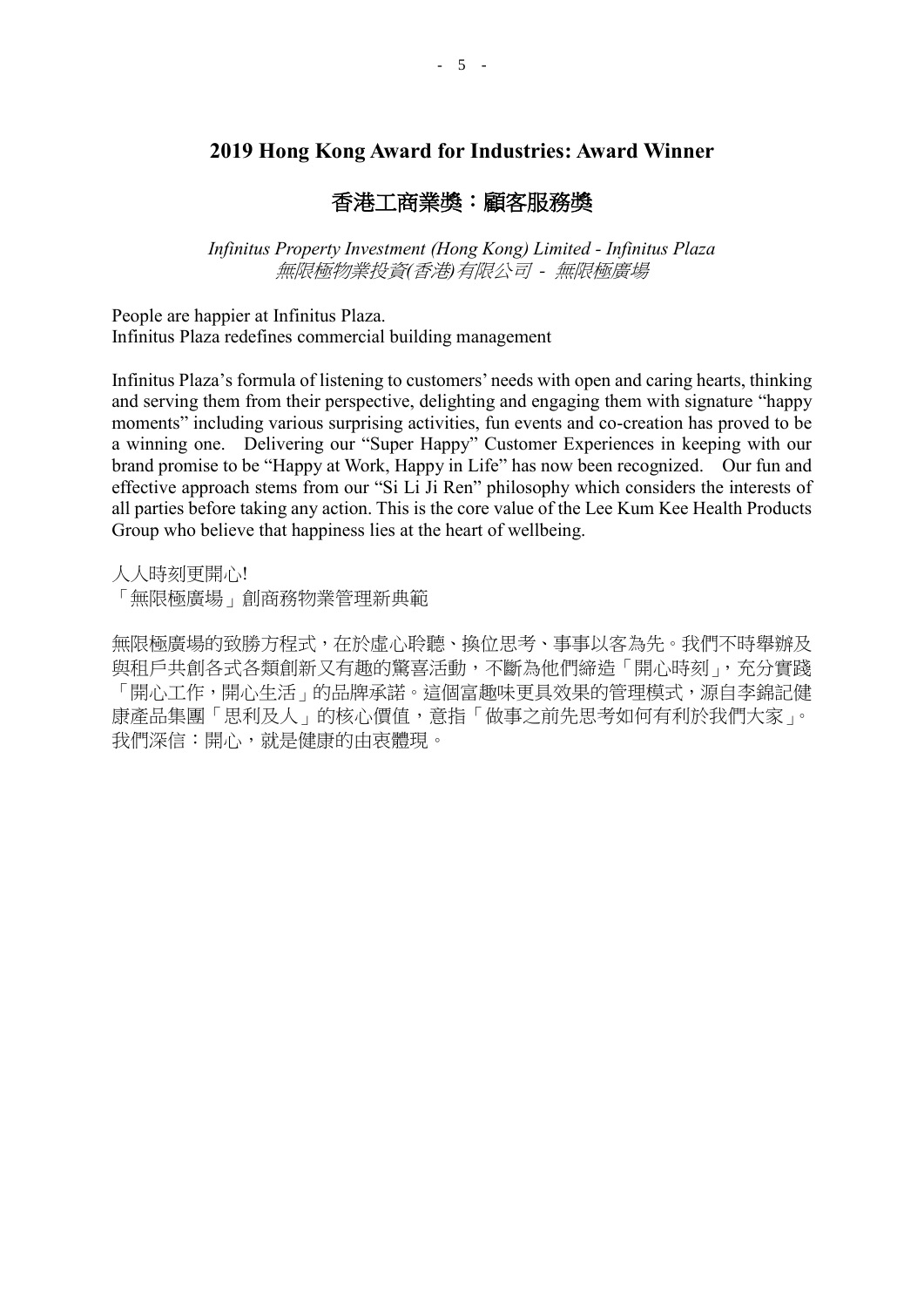### 香港工商業獎:顧客服務獎

*Meiriki Japan Company Limited* 日本命力健康食品有限公司

Served Hong Kong for over 22 years, Meiriki Japan insisted on the promise of the brand, introduced safe, effective and natural health supplements to public. We aim to promote "Physical and Mental Health" to our community.

Meiriki Japan obtained 9 safety certifications to ensure high quality and safety, and adhered to Five core values in customers services, including to maintain our health supplement in a "Reliable" quality assurance, provide free services of "Professional" consultation by our health team of pharmacist and nutritionist, hold in various membership activities for "Caring" our customers, provide free online nutritionist live-chat service by "Innovative" ideas, thus effectively enhancing the "Loyalty" of our customers.

Our Team will continue to care and focus on people's needs, deliver personalize services, to provide the best experience to our customers.

日本命力扎根香港 22 年,信守品牌承諾,致力引入安全、有效、天然的健康產品,希 望將「身心健康」的概念推展至社區,透過專業團隊為客戶帶來優質服務體驗。

日本命力遵循九大安全驗證,在顧客服務上堅守五大核心價值,透過安全「可靠」的產 品、「專業」認真的藥劑師和營養師隊,以及多元化會員活動「關懷」客人及其家人的 身心健康,與客戶建立深厚「忠誠」的關係,更不時「革新」服務,包括免費網上營養 師服務,為顧客度身訂造個性化健康諮詢體驗。

團隊未來將繼續以人為本、用心關懷、敢於創新、力臻完美,打造更優質的客戶服務。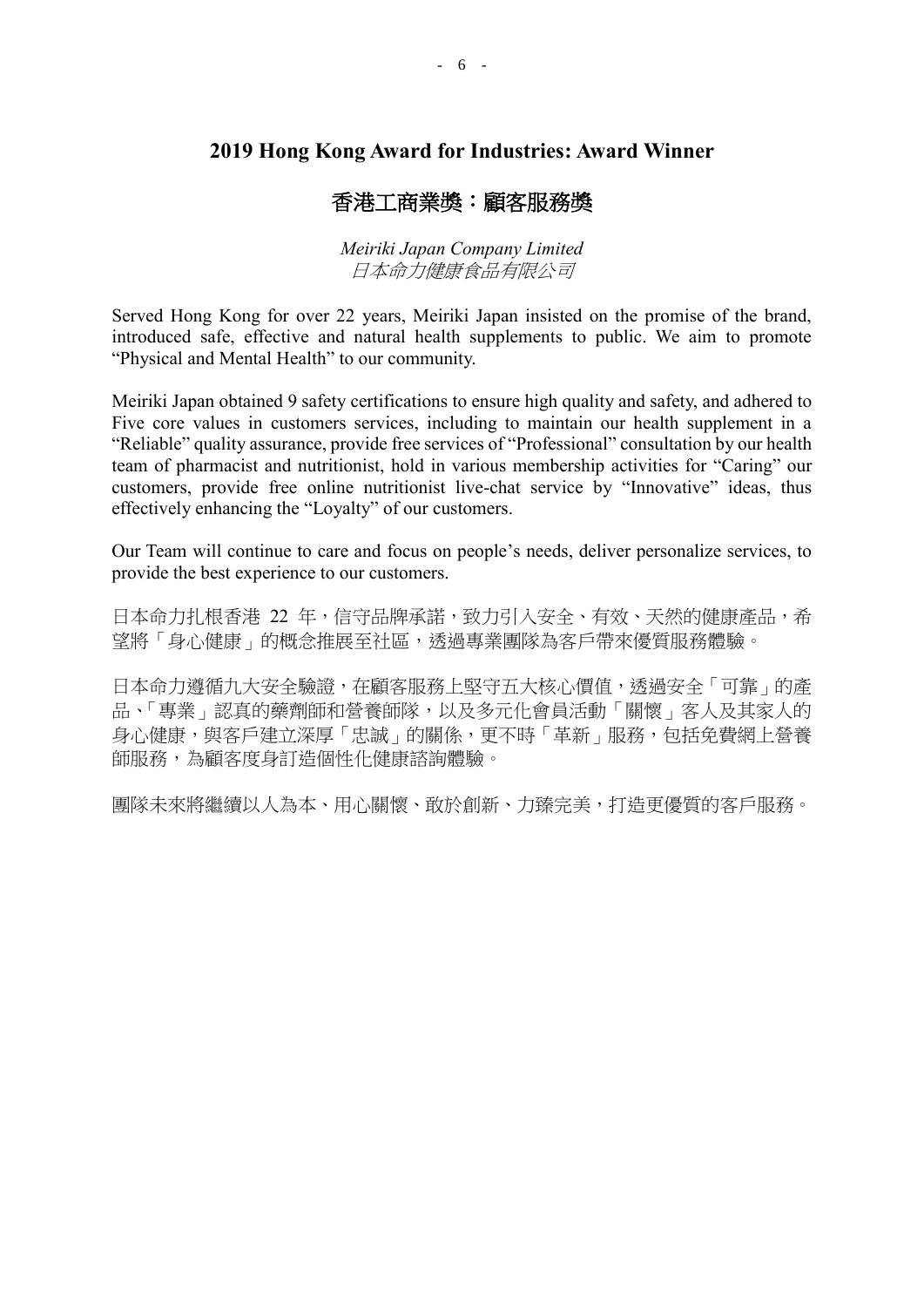### 香港工商業獎:顧客服務獎

*Sino Estates Management Ltd - Olympian City* 信和物業管理有限公司 *-* 奧海城

Olympian City - A family-friendly mall

Located at the heart of the 'West Kowloon Golden Circle', Olympian City is the premier shopping destination with some 250 shops and brands across 800,000 square feet in three phases. The family-friendly mall seeks to add value to customers and visitors with its Olympian Kids loyalty programme and OC STEM Lab, Hong Kong's first in-mall STEM lab. The interactive lab is equipped with state-of-the-art facilities that cater to the evolving needs of young audience. A wide spectrum of tailored activities and workshops is offered to unleash their creativity, building a better future with technology.

Upholding the ethos of 'Customer First', we seek to surpass customers' expectations. The latest example is the S+ Rewards, a multi-mall interactive reward programme that enables customers to earn rewards at Sino Malls in a fun and easy way.

奧海城—家庭娛樂購物 樂在其中

奧海城位處「西九黃金圈」核心地段,3 期商場總面積達 80 萬平方呎,250 間商店貨品 琳瑯滿目,為一家大小提供多元化愉悅購物體驗。其中 Olympian Kids 會員計劃及全港 首個設於商場的創意工作室 OC STEM Lab 為顧客帶來精彩體驗。OC STEM Lab 設備 先進,定期舉辦活動及工作坊,啟發小朋友對 STEM 的興趣,創建未來。

我們秉持「顧客至上」的宗旨,不斷求進,力求超越顧客期望。最新推出的跨商場互動 獎賞計劃 S+REWARDS,讓顧客於信和集團旗下商場輕鬆儲點數,亦會不時推出小遊 戲提供驚喜獎賞!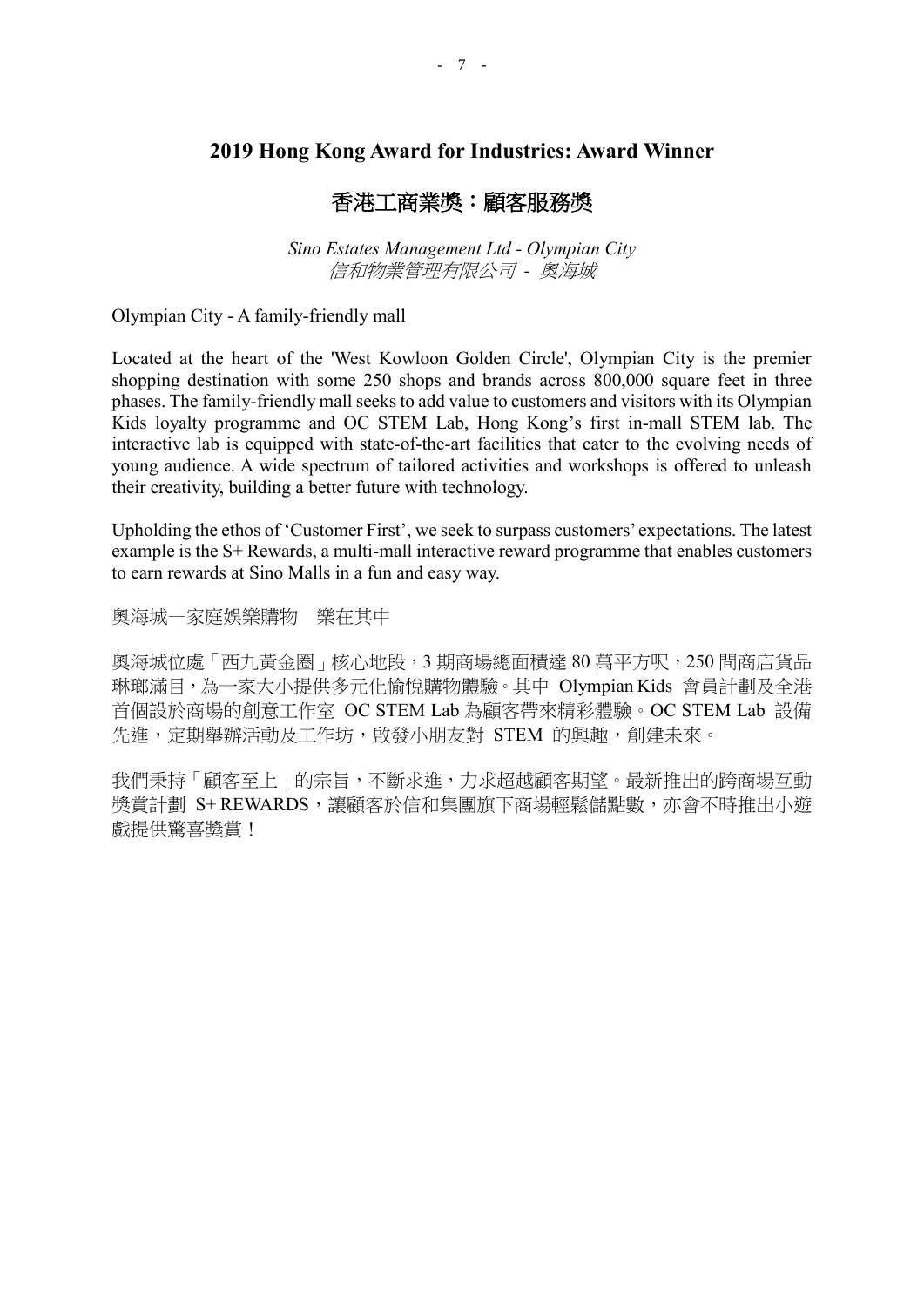### 香港工商業獎:顧客服務獎

*Uni-China (Market) Management Ltd* 建華*(*街市*)*管理有限公司

Established in 2013, Uni-China (Market) Management Limited is responsible for fresh market renovation, management and operation. Through advanced management model, the Group aims to improve overall environment and quality of the markets, constituting a more convenient and comfortable shopping environment for the residents. This together opens a new chapter for the Hong Kong market culture. Each market under the Group presents thematic design with sound ancillary measures, including barrier-free environment and air-conditioning. In addition, the Group is in line with the changing consumption pattern of the society. It introduces various kinds of modernized and pioneering services, i.e. First Market DJ Program, E-Membership and Digital Payments, creating new "Intelligent Markets". In future, the group will continue its excellent quality in management and operation, providing different market experience to the customers.

建華(街市)管理有限公司成立於 2013 年,專責街市活化、管理及經營業務。集團以嶄 新的管理及經營模式,致力改善街市的整體環境及服務質素,締造更便捷舒適的購物環 境。集團各街市均具新穎的主題設計,配合完善的配套設施,包括開放式通道、空調設 施等。另外,集團與時並進,推出創新服務,包括全港首創街市 DJ、電子會員制度、 電子支付服務等,打造「智能街市」。集團將保持傑出的管理質素,提升街市質素,締 造「不一樣的街市體驗」。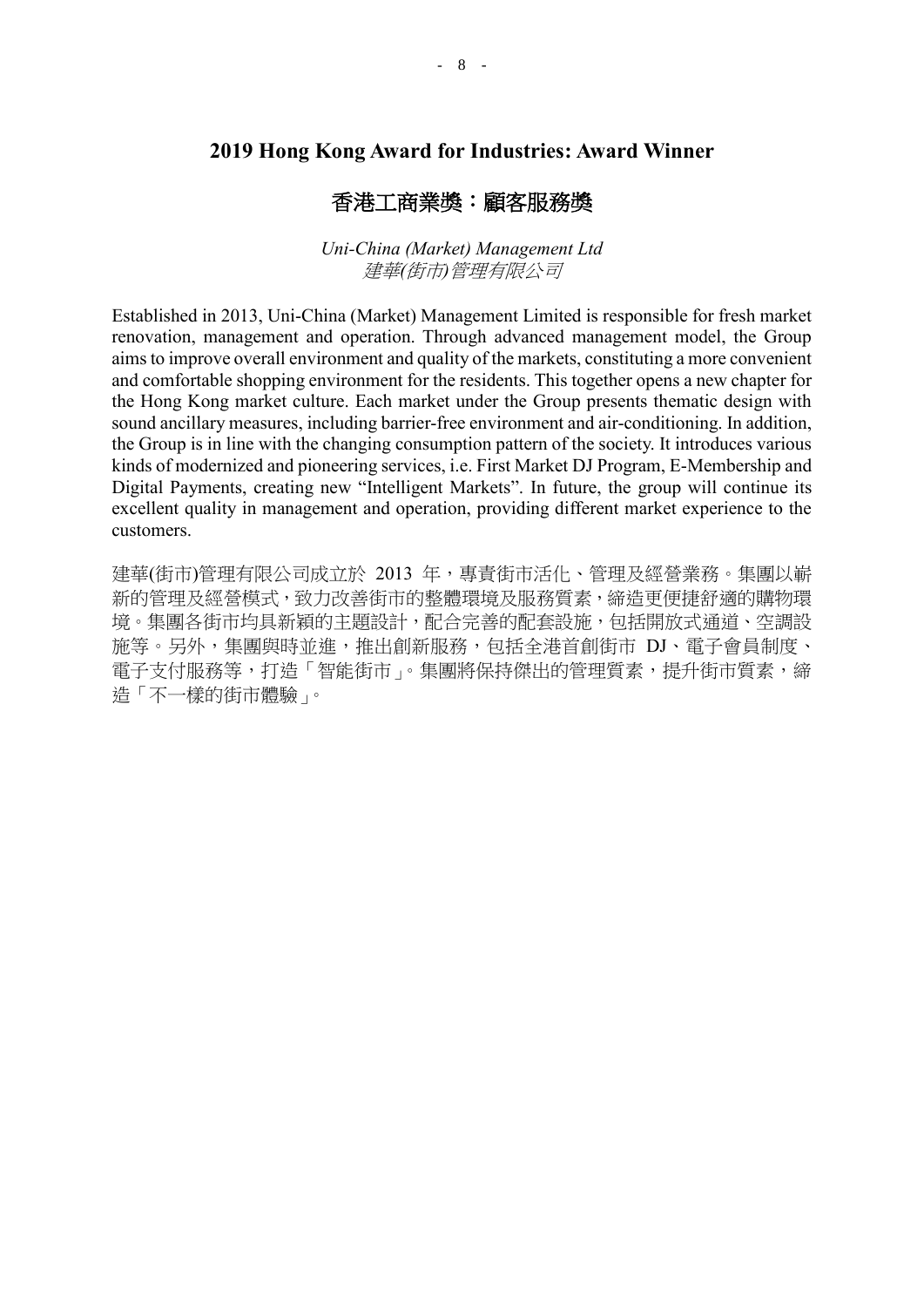## 香港工商業獎:顧客服務優異證書

#### *Hu Yi Global Information Hong Kong Limited* 環球互易資訊香港有限公司

HUYI Global Group, established in 1992, strives to be the best business partner for our clients during their business development which is distinctive from our competitors. Our one-stop brand management includes searching, application, monitoring, infringement litigation, legal consultation and brand development for clients.

We educate our clients constantly by providing seminars with IP topics, so we position our brand with seamless service experience in applying IPs. To provide the best service to our clients, our LiveChat system and corporate team provide 24 hours instant reply which is without geographic and time restrictions. We also collect feedback from clients by post-service review and evaluation of each case performance.

環球互易集團成立於 1992 年,是中國最早從事資訊傳播的專業機構,於內地擁有 18 間分公司及中國律師事務所,為客戶提供一站式品牌管理服務,如全球域名、商標、專 利申請及中國法律諮詢。

為達致最佳的服務體驗,設有知識產權企業顧問團隊,為客戶定期舉辦研討會及線上即 時回覆客戶的查詢,多年來以高成功率及貼心支援而贏盡客戶口碑。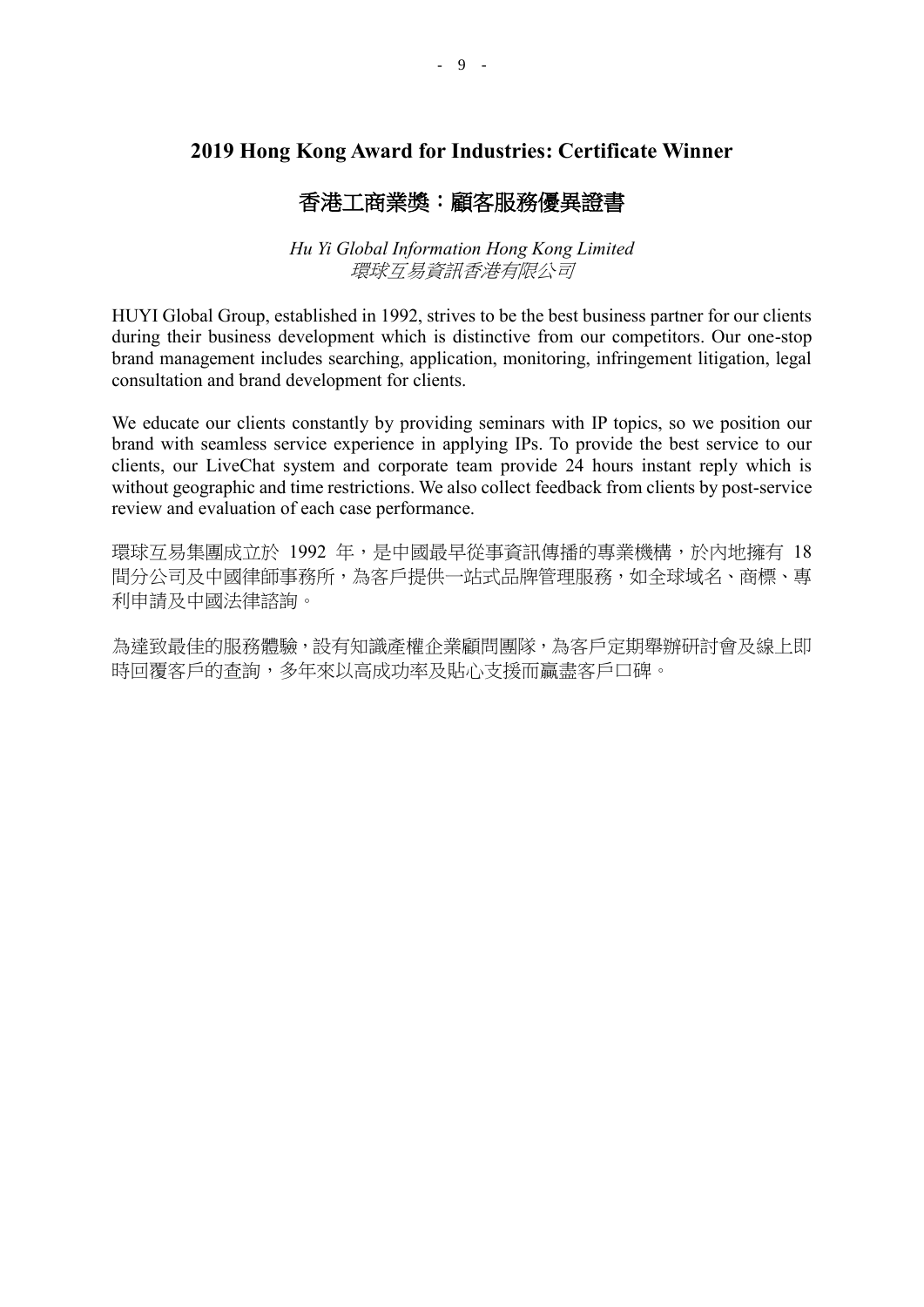## 香港工商業獎:顧客服務優異證書

#### *MTM Lab Japan Limited*

MTM appreciates your uniqueness. Ever since 1991, adhering to our core value of [Custom-Blended Skincare], we have dedicated ourselves to realizing Authentic Beauty. Through customized skincare management, we examine every nuance of skin, constantly striving to decode the secrets hidden in its subtleties. MTM researches and develops its own range of products in Japan to meet the specific needs of Asian skin. Moreover, MTM is a multi-faceted brand with personalized skincare products, facial treatments, SPA by MTM, to medical aesthetic treatments with TIME by MTM. We aspire to be the best skincare brand in Asia.

MTM 尊重你的「唯一」,1991年創立至今,我們以「量膚定制」為核心,致力呈現素 顔之美。通過專屬肌膚管理,悉心傾聽肌膚需求,破解肌膚紋理秘密。匠心良意從日本 研發適合亞洲人肌膚特質的產品。現已發展至擁有個人專屬護膚品、面部護理、SPA by MTM、TIME by MTM 醫學美容多元化產品及服務,致力成為亞洲首屈一指的專業護膚 品牌。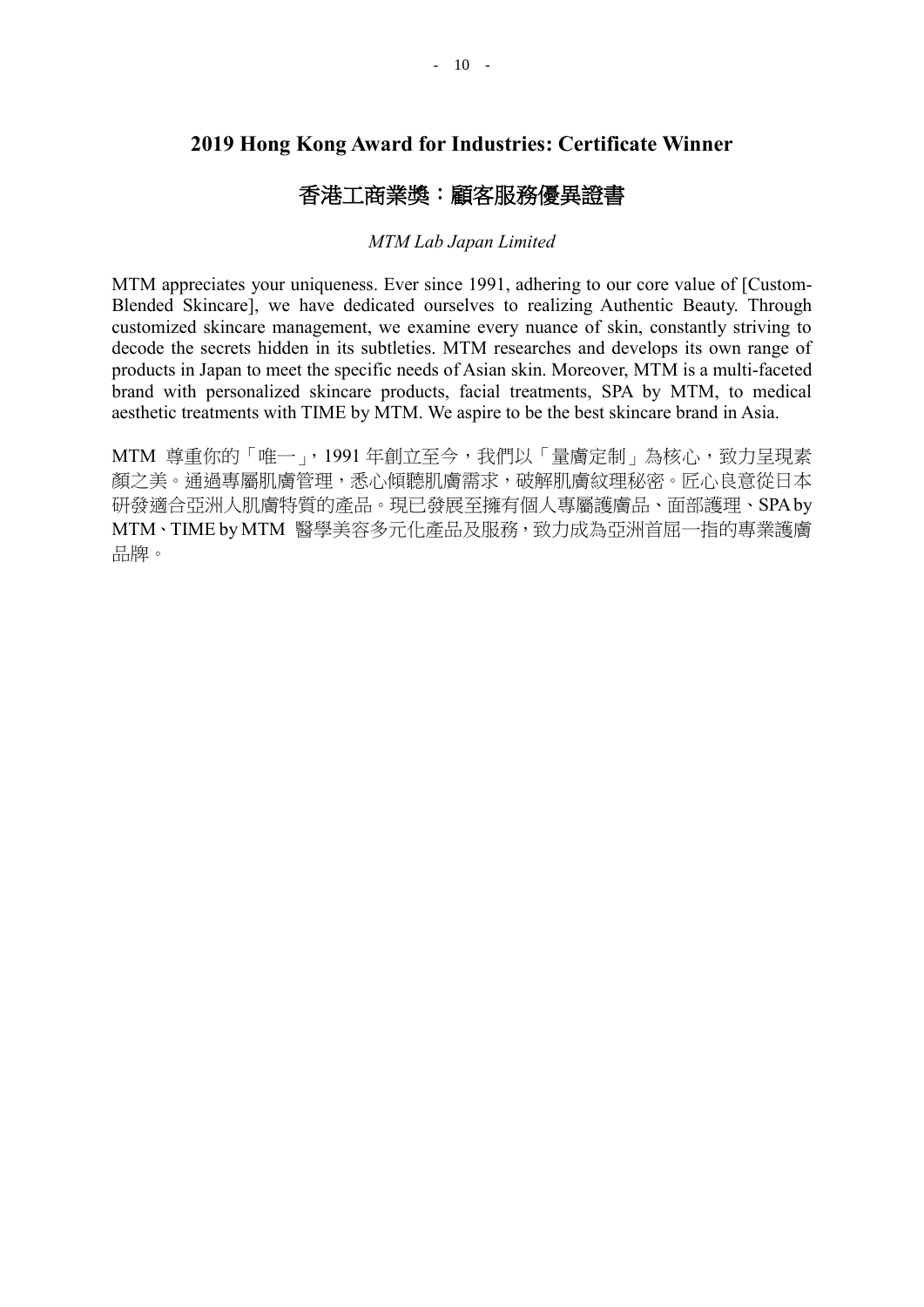## 香港工商業獎:顧客服務優異證書

*Sun Hung Kai Real Estate Agency Ltd - Landmark North* 新鴻基地產代理有限公司 *-* 上水廣場

Landmark North owned by Sun Hung Kai Properties is the landmark shopping mall in the hub of Northern District, delivers a wide range of innovative customer services with the application of new technology, for example, contactless parking service, over 60 nos. of value-added service targeting different groups of customer, etc.

We have always stood by the motto of "We Serve You Best", devoting our efforts in providing the excellent services and continuously optimize our service standard for providing the different personalized shopping experience to our customers.

上水廣場為新鴻基地產旗下新界北的地標購物商場,提供多元化的創新服務及新科技的 應用,包括 : 免觸式時租泊車服務,針對不同客群的 60 項免費 「貼心服務」等,並 配合「用心服務,做到最好」的團隊理念,不斷追求優質服務,持續優化服務水平,永 不停步,讓顧客享受前所未有的個人化購物體驗。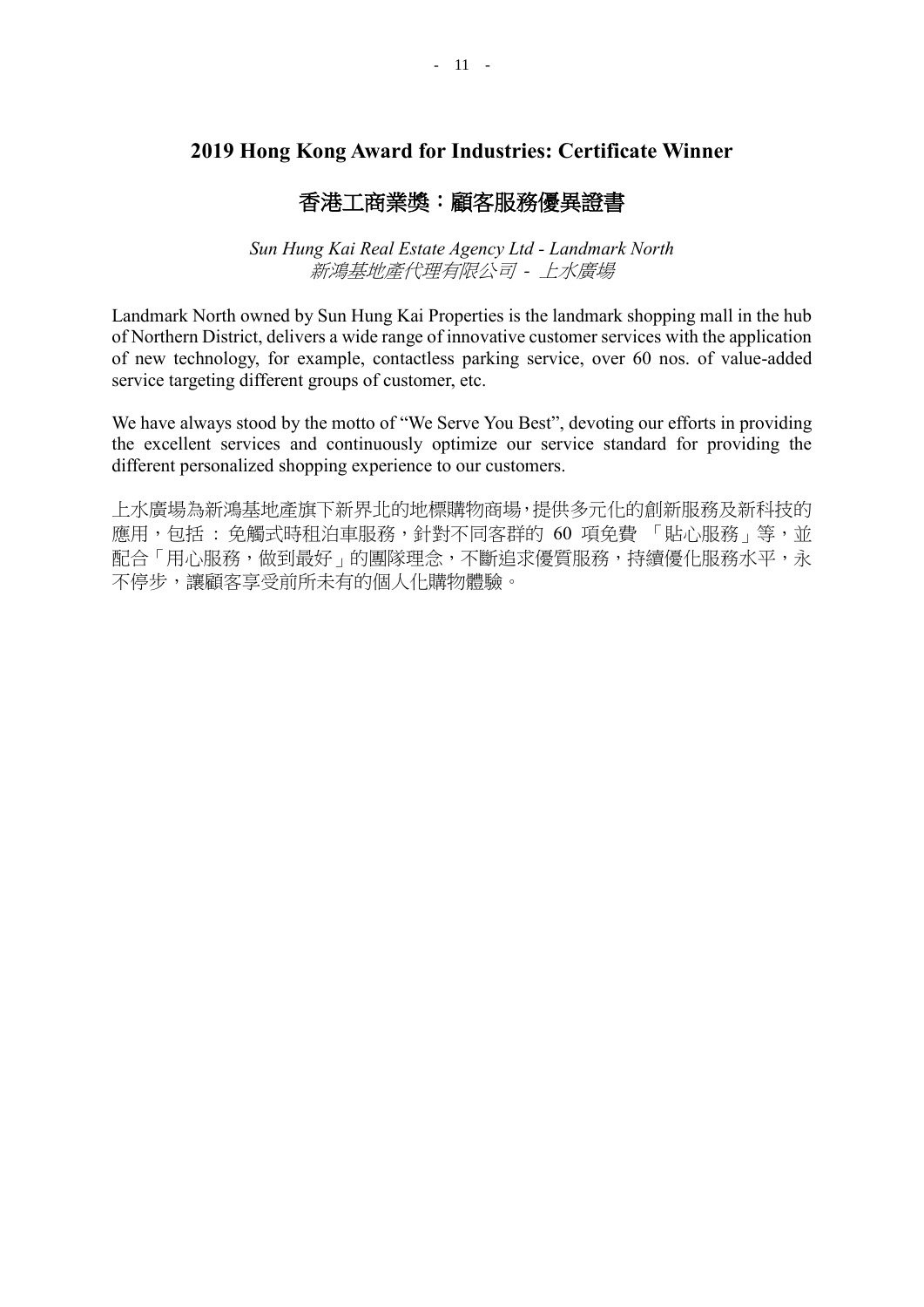## 香港工商業獎:顧客服務優異證書

*Supreme Management Services Limited - Ultima* 超卓管理服務有限公司 *-* 天鑄

Premier concierge service in the noble tradition

In keeping with its spirit of Building Homes with Heart, Ultima has set up the high-calibre management team to provide 'Perfetto' concierge service to residents with exquisite care. With the support of the trainer, who served the British royal family for four decades, Ultima team makes our housekeeping and furniture arrangements be of top standard. Residents will be able to order meals, get clubhouse information and make bookings of clubhouse facilities through the 'Live e-asy' mobile app, which will track users' dining habits to offer other handy options for busy city dwellers.

鑽級禮賓服務盡顯住戶尊貴身份

為締造尊貴非凡的物業管理服務,天鑄特設一支專業團隊為住戶提供鑽級禮賓服務,讓 住戶可享星級家居打理及傢俱裝潢技術支援等貼心管家式服務,體驗頂級優越的尊尚禮 待,又引入手機應用程式「Live e-asy」,讓客戶能即時進行訂餐、查閱及預約會所設施 等,提供最稱心的服務,完全為繁忙的都市人而設。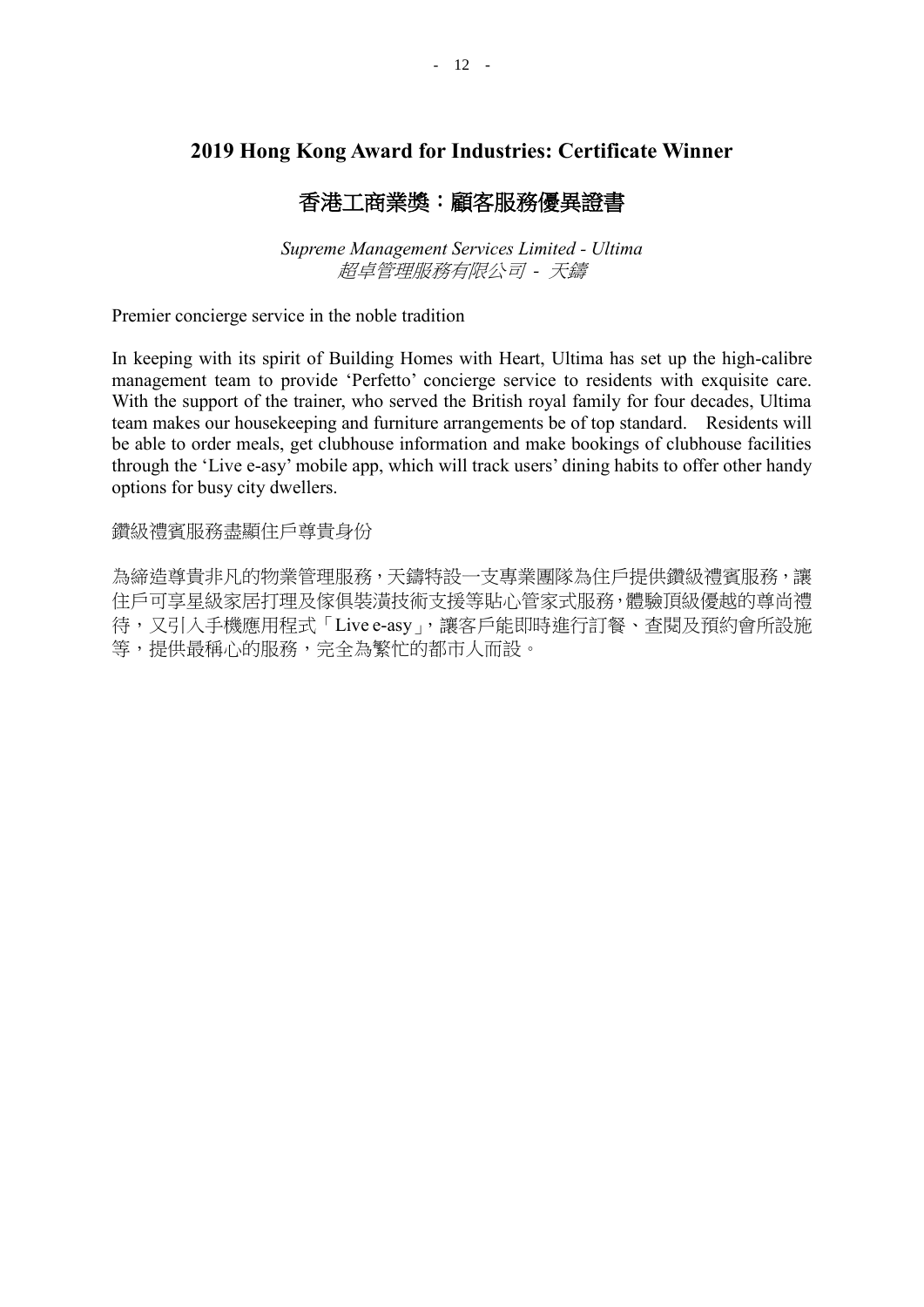## **Members of Phase I Judging Panel** 第一階段評審委員會

Dr. Wallance Ma 馬雋銘博士 Director, Triton Development Limited 匡勤發展有限公司業務總監

Ms. Rowena Szeto 司徒翠兒女士 Head of Corporate Training Service, St. James' Settlement Corporate Training Centre 聖雅各福群會企業培訓服務總監

Mr. Ken Wong 黃少勤先生 Head of Department of Business Administration, Hong Kong Institute of Vocational Education (Haking Wong) 香港專業教育學院(黃克競)工商管理系系主任

Ms. Alice Yip 葉嘉明女士 Partner, Audit, KPMG 畢馬威會計師事務所審計合夥人

## **Members of Phase II Judging Panel** 第二階段評審委員會

Mr. Patrick Kwok 郭志傑先生 Executive Director, Hong Kong Hotels Association 香港酒店業協會執行總幹事

Dr. Joseph Leung 梁偉峯博士 Vice Chairman of HK Retail Technology Industry Association/ Programme Director (Executive Mgt.) of SPEED, Hong Kong Polytechnic University 香港零售科技商會副主席 / 香港理工大學專業進修學院講師及課程總監

Mr. Buston Chu 朱溢潮先生 Honorary Advisor, Hong Kong Association for Customer Service Excellence 香港優質顧客服務協會名譽顧問

Ms. Angel Young 楊慧旋女士 General Manager Wisers Analytics, Wisers Information Limited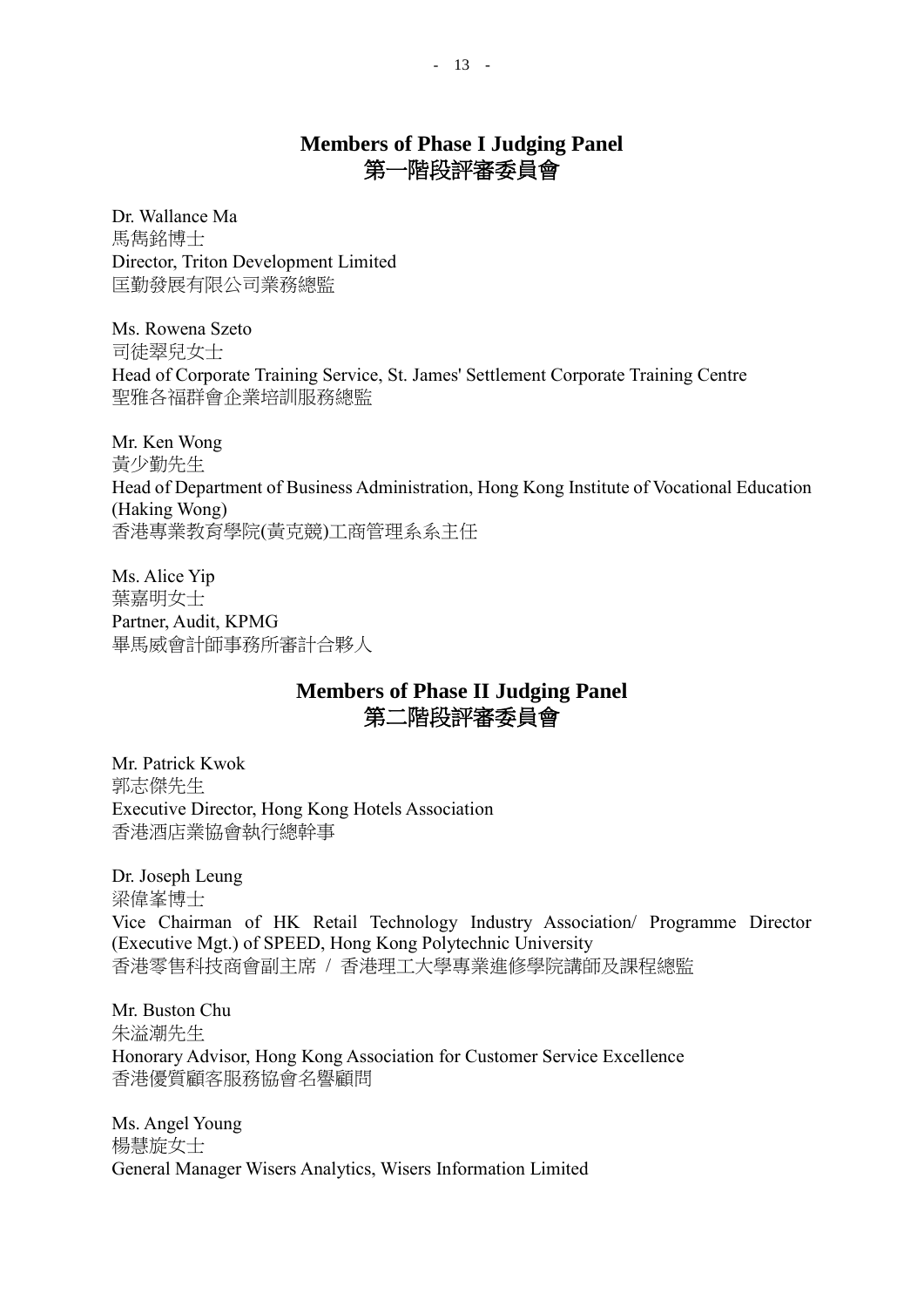Ms. Cissy Chan 陳正思女士 Executive Director, Commercial, Airport Authority Hong Kong 香港機場管理局商務執行總監

Ms. Ruth Yu 余麗姚女士 Executive Director, Hong Kong Retail Management Association 香港零售管理協會執行總監 (not judging panel member 非評審委員成員)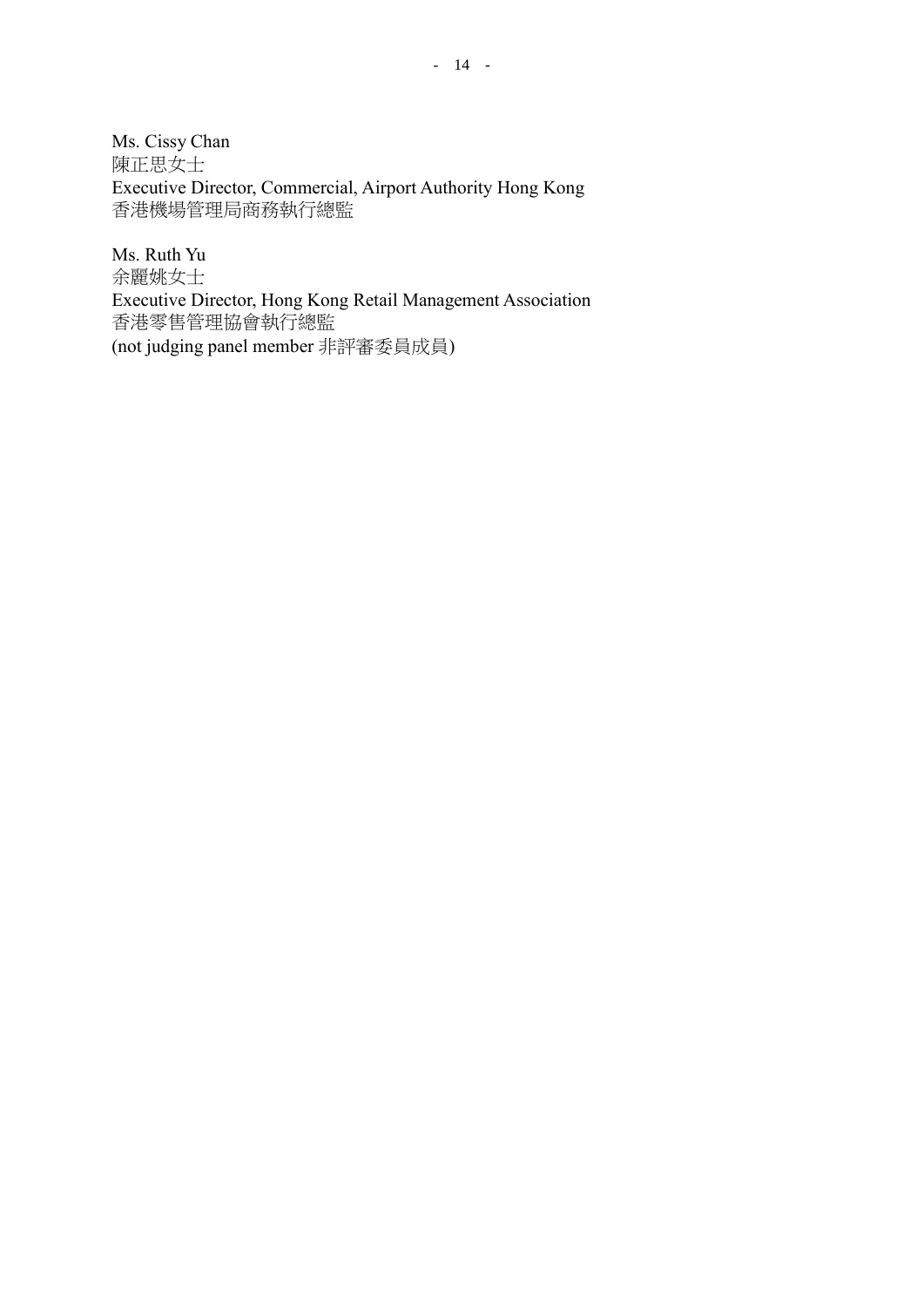Mr. Emil Yu 于健安先生 General Committee Member, Hong Kong General Chamber of Commerce 香港總商會理事

Ms. Ruth Yu 余麗姚女士 Executive Director, Hong Kong Retail Management Association 香港零售管理協會執行總監

Prof. Way Kuo 郭位教授 Chairman of the Final Judging Panel 最終評審委員會主席 President, City University of Hong Kong 香港城市大學校長

Dr. Claudia Xu 徐建博士 Chief Commercial Officer, Hong Kong Science and Technology Parks Corporation 香港科技園公司首席商務總監

Mr. Mohamed D. Butt 畢堅文先生 Executive Director, Hong Kong Productivity Council 香港生產力促進局總裁

Mr. Benedict Sin 冼雅恩先生 Ex-officio Advisor, Hong Kong Young Industrialists Council 香港青年工業家協會當然顧問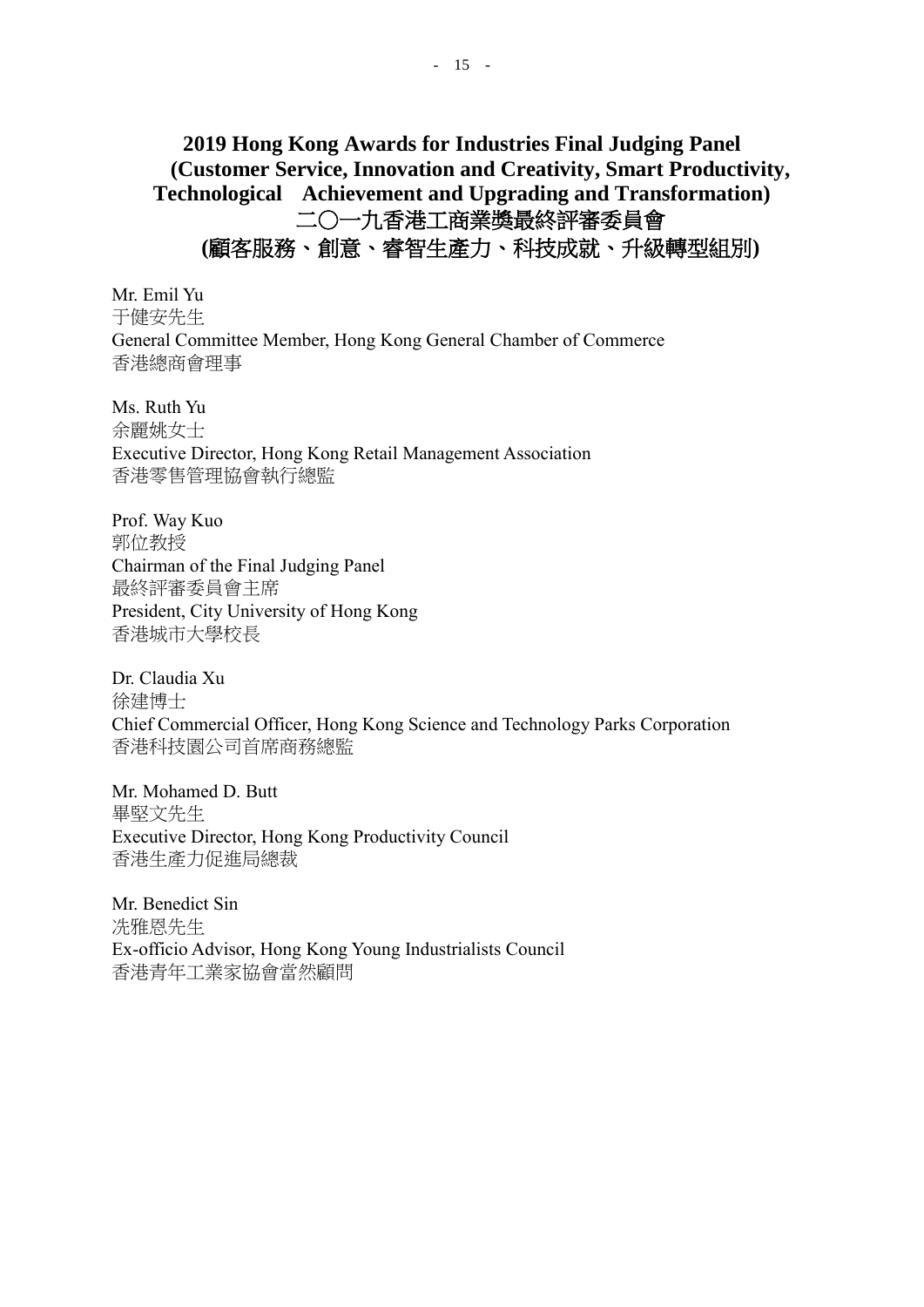## **Hong Kong Awards for Industries: Introduction of the Award** 香港工商業獎:獎項簡介

The Hong Kong Awards for Industry and the Hong Kong Awards for Services were established in 1989 and 1997 respectively to recognize and encourage excellence as well as to promote successful practices and strategies in different aspects of industrial and service performance. A milestone was reached in 2005 with the merging of the two Awards Schemes into the "Hong Kong Awards for Industries", and championed by the HKSAR Government.

The Awards Scheme covers seven categories including consumer product design, customer service, equipment and machinery design, innovation and creativity, smart productivity, technological achievement, and upgrading and transformation. Each award category is organized by one leading organiser.

The Hong Kong Retail Management Association is proud to be the leading organizer for the award category on "Customer Service". Over the years, our category has received keen participation from companies of a diverse portfolio of business sectors, including retailing, banking and finance, catering, property management, telecommunication, travel agencies and various service providers.

#### **Objectives**

- To recognize and encourage excellence in the service industries by giving public recognition to outstanding companies.
- To promote the importance of quality service and to improve Hong Kong's overall standard of customer service.
- To sustain and enhance Hong Kong's competitiveness as an international service centre.

#### **Award Structure**

The Award consists of three levels

- 1. Hong Kong Awards for Industries: Customer Service Grand Award
- 2. Hong Kong Awards for Industries: Customer Service Award
- 3. Hong Kong Awards for Industries: Customer Service Certificate of Merit

#### **Benefits of Participation**

- The companies with outstanding achievements in customer service will be recognized and publicized.
- The effectiveness of each company's customer service improvement programme could be promoted and enhanced.
- The service level of individual companies as well as the whole service sector could be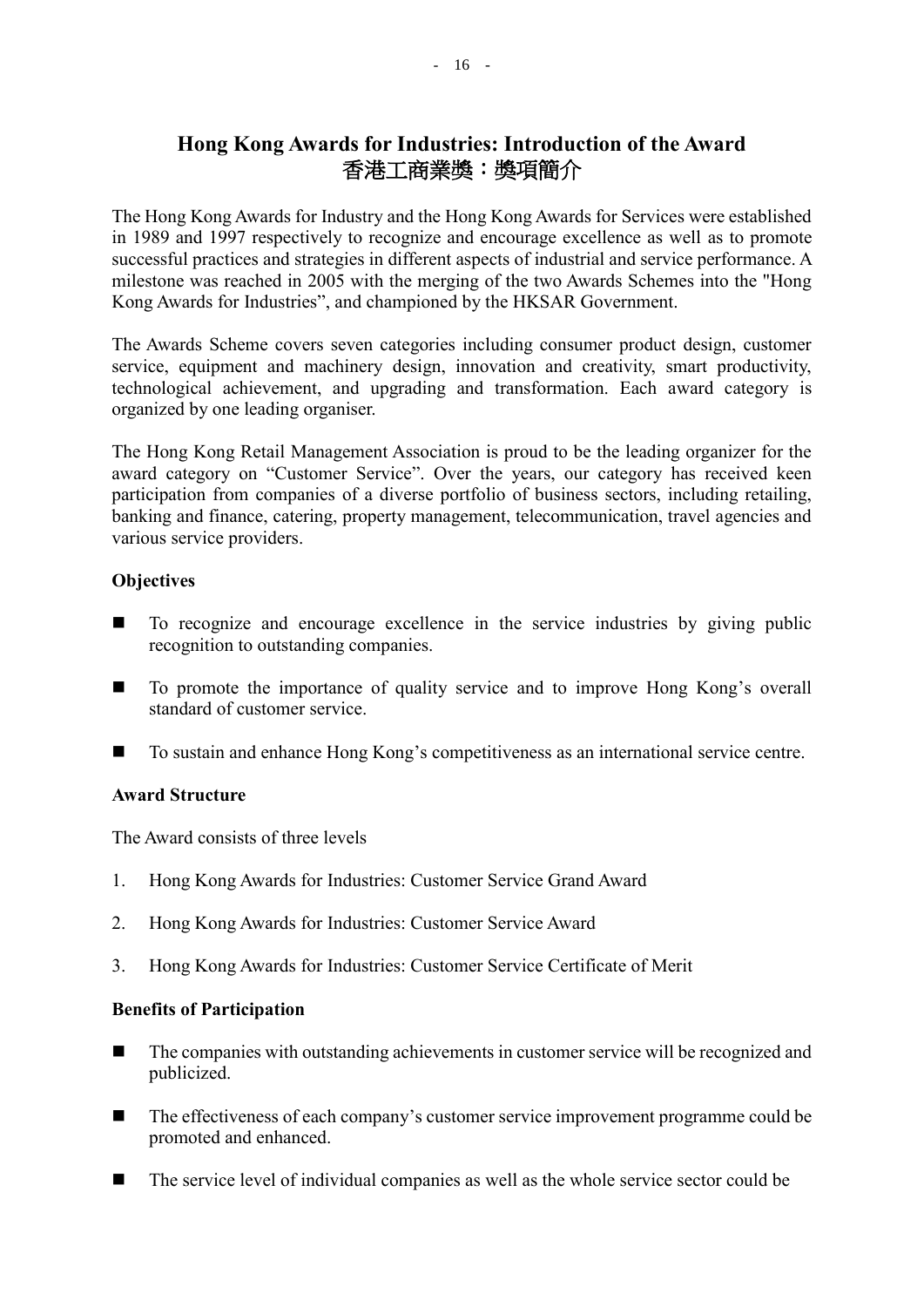improved and enhanced.

The award winning companies will receive extensive media coverage and recognition.

### **Eligibility**

- Companies and organizations operating in Hong Kong (except departments / agencies of the HKSAR Government) are eligible to enter. The Awards are also open to individual division of a company provided that the principal activity of the division is providing service to consumers.
- Participating companies should be engaged in service oriented businesses. The 'service' in question should be mainly provided in Hong Kong.
- To enable on-site mystery shoppers assessment by the organizer to form part of the judging, participating companies should either have a retail or service outlet, or an external customer service channel where the organizer could perform such mystery assessment.
- In terms of selecting winners, the decision of the Final Judging Panel is final. The Organizer however reserves the right to disqualify any winner and to withdraw or revoke any award so granted, without entitling the winner to any compensation therefor.

For details, please contact the Association.

#### **Participation Fee**

No participation fee is required.

(For businesses requiring transactions / purchases such as fast-food outlets, restaurants, theme park, cinemas etc., participating companies will be requested to provide the Association with cash allowance / tickets in order for the Association to conduct mystery shoppers assessment. The amount of cash allowance / tickets will depend on the number of visits to be performed and the cost of the participating company's product/ service. The Association will discuss with individual participating company upon receipt of the enrolment form.)

#### **Enrollment**

Participating companies is invited to submit a written Customer Service Proposal which should highlight the company's customer service related programme(s) and management philosophies in achieving and providing quality service to their customers.

香港工業獎及香港服務業獎分別於 1989 年及 1997 年設立,旨在表揚和鼓勵有傑出成 就的廠商和企業,以推廣工業及服務業的成功策略。這兩項獎勵計劃於 2005 年邁進新 里程,合併為「香港工商業獎」。此獎項是獲香港特區政府支持的獎勵計劃。

香港工商業獎設有七個組別獎項,包括消費產品設計、顧客服務、設備及機械設計、創 意、睿智生產力、科技成就及升級轉型,分別由七個相關行業的機構舉辦。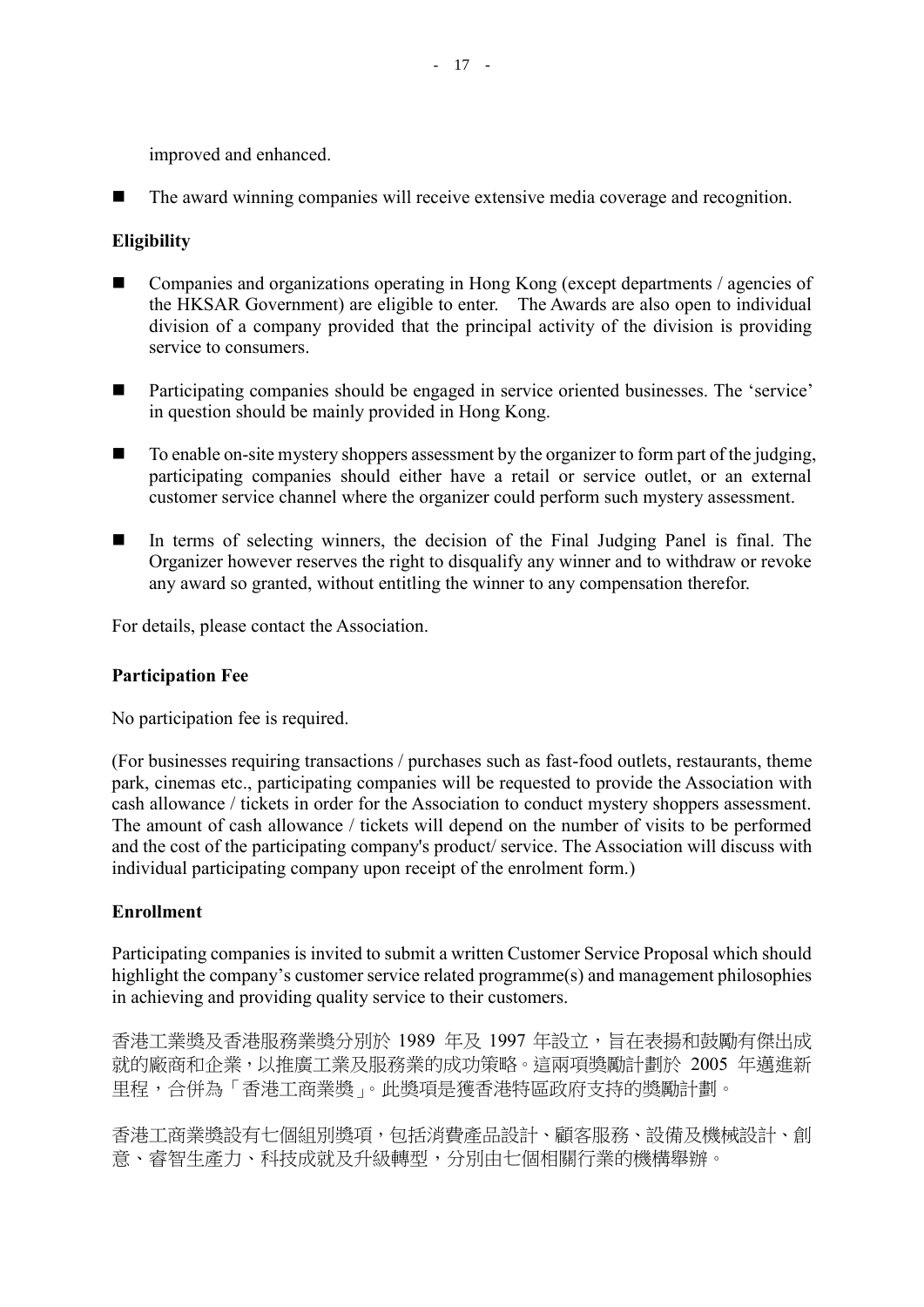香港零售管理協會非常榮幸能成為「顧客服務」組別的主辦機構。過去數年,此獎項獲 來自多個不同服務行業的公司參加角逐,包括零售、金融及銀行、餐飲、物業管理、電 訊服務、旅行社及不同的專業服務等。

#### 目標

- 詩勵並表揚提供優質顧客服務的機構。
- 致力推廣優質服務的重要性,以提升香港整體的顧客服務水平。
- 持續及增強香港的競爭力,使香港成為國際性的服務中心。

#### 獎項級別

此獎項共分三個級別:

- 1. 香港工商業獎:顧客服務大獎
- 2. 香港工商業獎:顧客服務獎
- 3. 香港工商業獎:顧客服務優異證書

#### 參賽得益

- 獲獎機構的卓越成就可獲得表揚和宣傳。
- 各參賽機構之顧客服務計劃之成效可獲得彰顯及提升。
- 參賽機構,以致整體服務行業的服務水平可獲改善及提升。
- 獲獎機構將得到傳媒廣大宣傳和各界之認同。

#### 參賽資格

- 除政府部門/ 機構外,在香港經營業務的企業均符合參賽資格。 企業內以服務消 費者為主的部門亦可參賽。
- 參賽機構主要於香港提供服務。
- 參賽機構必須從事服務性行業及在香港擁有零售店舖、顧客服務中心或對外的客戶 服務渠道,以便主辦機構以「神秘顧客」探訪的形式進行評審。
- 就選拔得獎者而言,最終評審委員會擁有最終決定的權力。主辦機構亦保留權利, 可取消得獎者的資格,以及收回或撤銷任何已頒發的獎項而無需賦予得獎者任何追 討賠償的權利。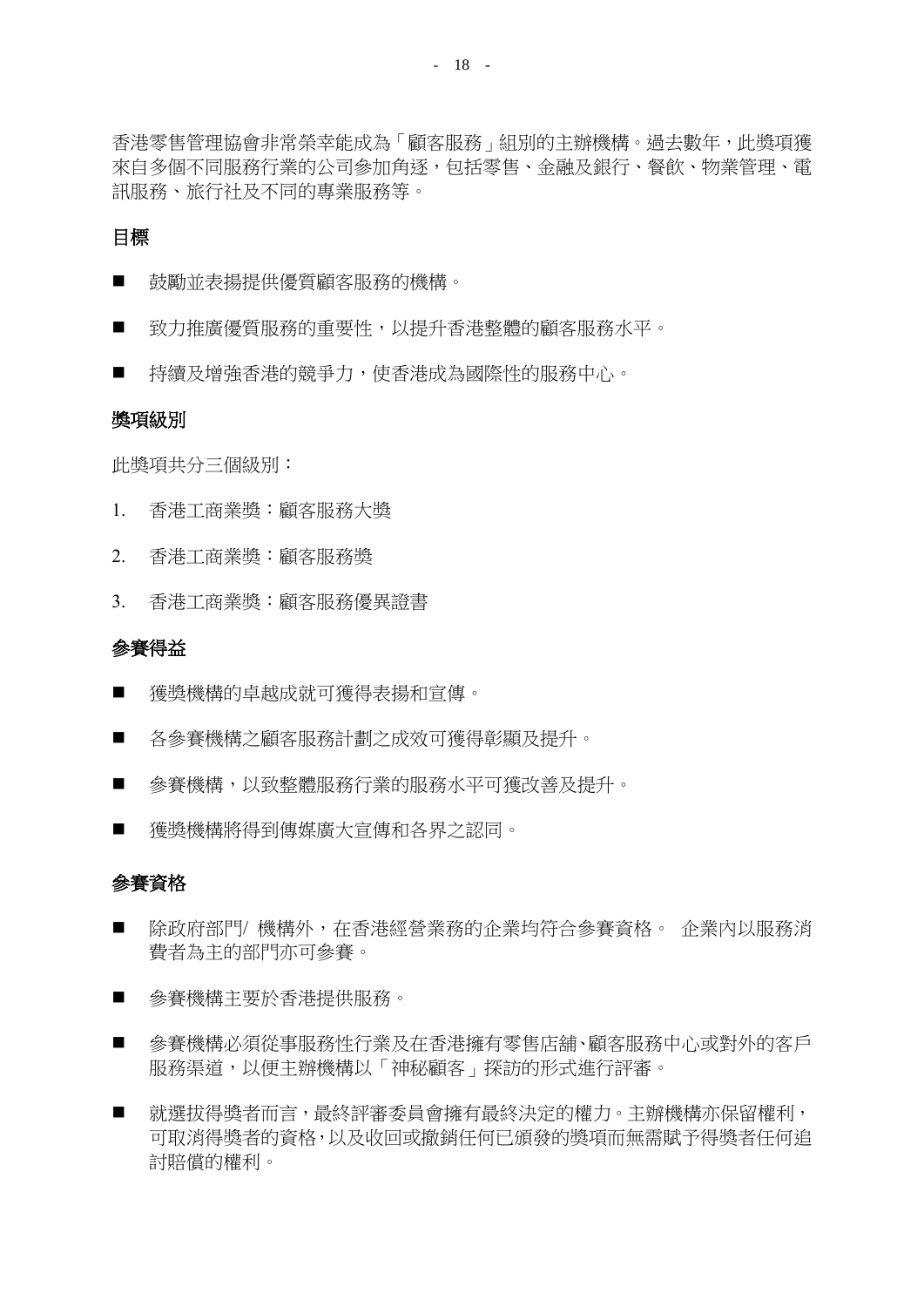有關參賽資格其他細則,請向本協會查詢。

#### 參加費用

參加費用全免。

(為方便神秘顧客作探訪評估,如被探訪的店舖 / 顧客服務點,必須牽涉購買商品 / 門 票,如食肆、主題公園、電影院等,參與機構必須提供現金津貼 / 門票。現金津貼面額 或門票數量,將根據探訪次數及所售賣的商品 / 服務而定。協會將個別聯絡參賽的機 構,商討有關安排。)

#### 參加辦法

參賽機構必須呈交一份有關顧客服務的計劃書,其中須重點列明公司對優質顧客服務的 見解,以及如何提升顧客服務的詳情。

#### **Enquiry** 查詢

TEL 電話:2866 8311 FAX 傳真:2866 8380 WEBSITE 網址: www.hkrma.org/hkai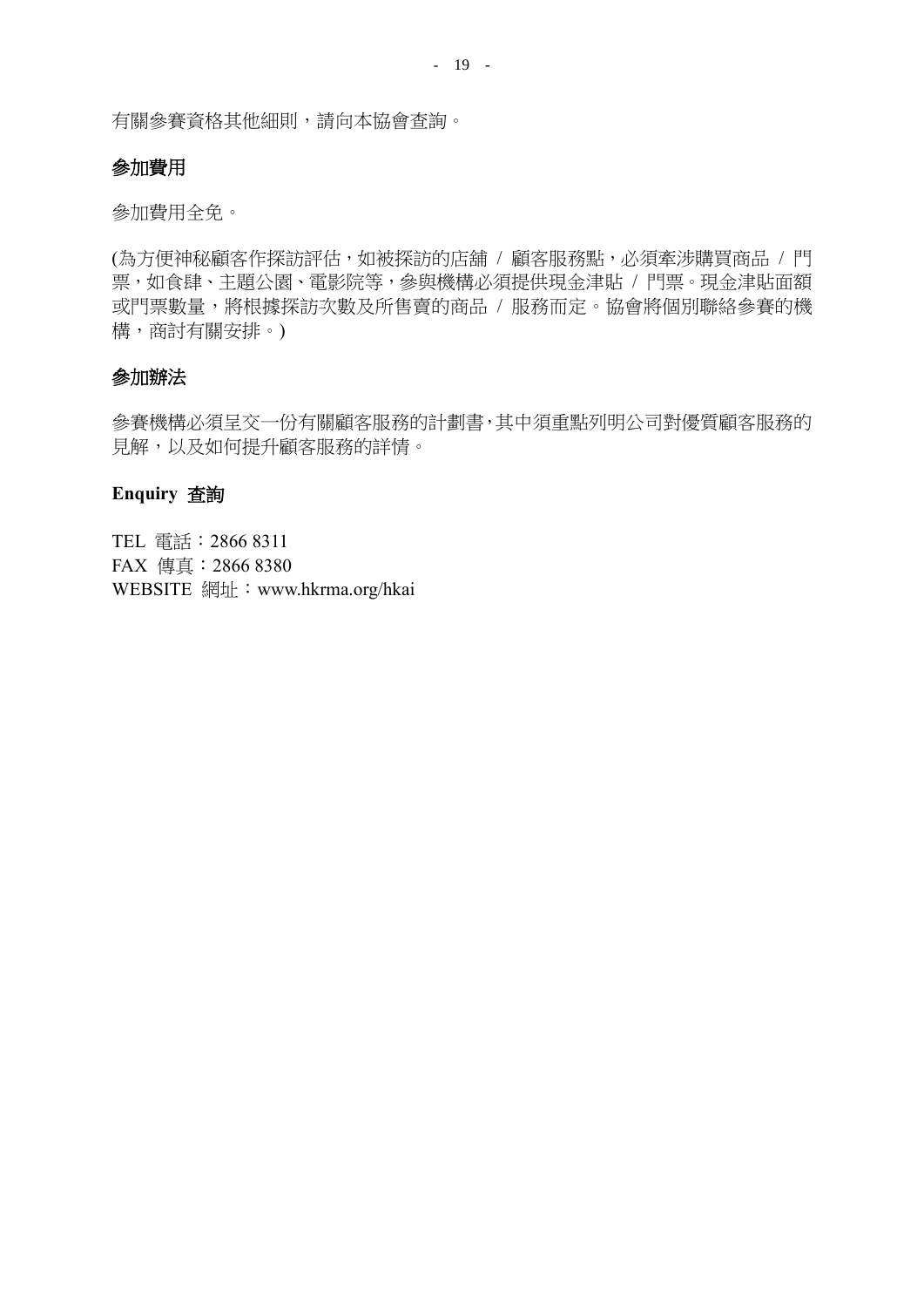## **Hong Kong Awards for Industries: Customer Service Leading Organiser** 香港工商業獎:顧客服務主辦機構

## **Hong Kong Retail Management Association** 香港零售管理協會

The Hong Kong Retail Management Association (HKRMA) was founded in 1983 by a group of visionary retailers with a long-term mission to promote Hong Kong's retail industry and to present a unified voice on issues that affect all retailers. Established for 36 years, the Association has been playing a vital role in representing the trade, and raising the status and professionalism of retailing through awards, education and training.

Today, HKRMA is the leading retail association in Hong Kong with membership covering more than 9,000 retail outlets and employing over half of the local retail workforce. Members organizations cover various types of retail businesses ranging from beauty products and cosmetics to catering and food, convenience stores, department stores, drug stores, electronic and electrical appliances, fashion and accessories, furniture and home accessories, specialty stores, telecommunications, supermarkets, watches and jewellery, retail (services), and as well as suppliers, wholesalers and industry related service organizations.

HKRMA is one of the founding members of the Federation of Asia-Pacific Retailers Associations (FAPRA) established in 1989. Currently, members of FAPRA cover 18 countries/regions in the Asia Pacific with each being represented by the key retail association.

香港零售管理協會於一九八三年由一班擁有長遠使命的零售商共同創辦。成立三十六年 以來,協會在促進本地零售業發展及代表業界意見,一直扮演著重要角色;與此同時, 協會透過教育、培訓及獎項等活動,致力提升零售的專業地位。協會乃香港主要的零售 商會,至今會員公司店舖逾九千間,僱員數目佔本港總零售僱員逾半。

協會的會員公司網羅各種類型的零售業務,涵蓋美容及化粧品、餐飲、便利店、百貨公 司、藥房、電子及電器用品、時裝飾物、家具及居室用品、專門店、超級市場、電訊、 鐘錶及珠寶、零售(服務),以及供應商、批發商,及與業界相關的服務機構。

協會亦是泛亞太區零售商協會聯盟香港區的唯一零售協會代表,並是聯盟之創會會員之 一,該聯盟的會員遍及十八個亞太地區及國家。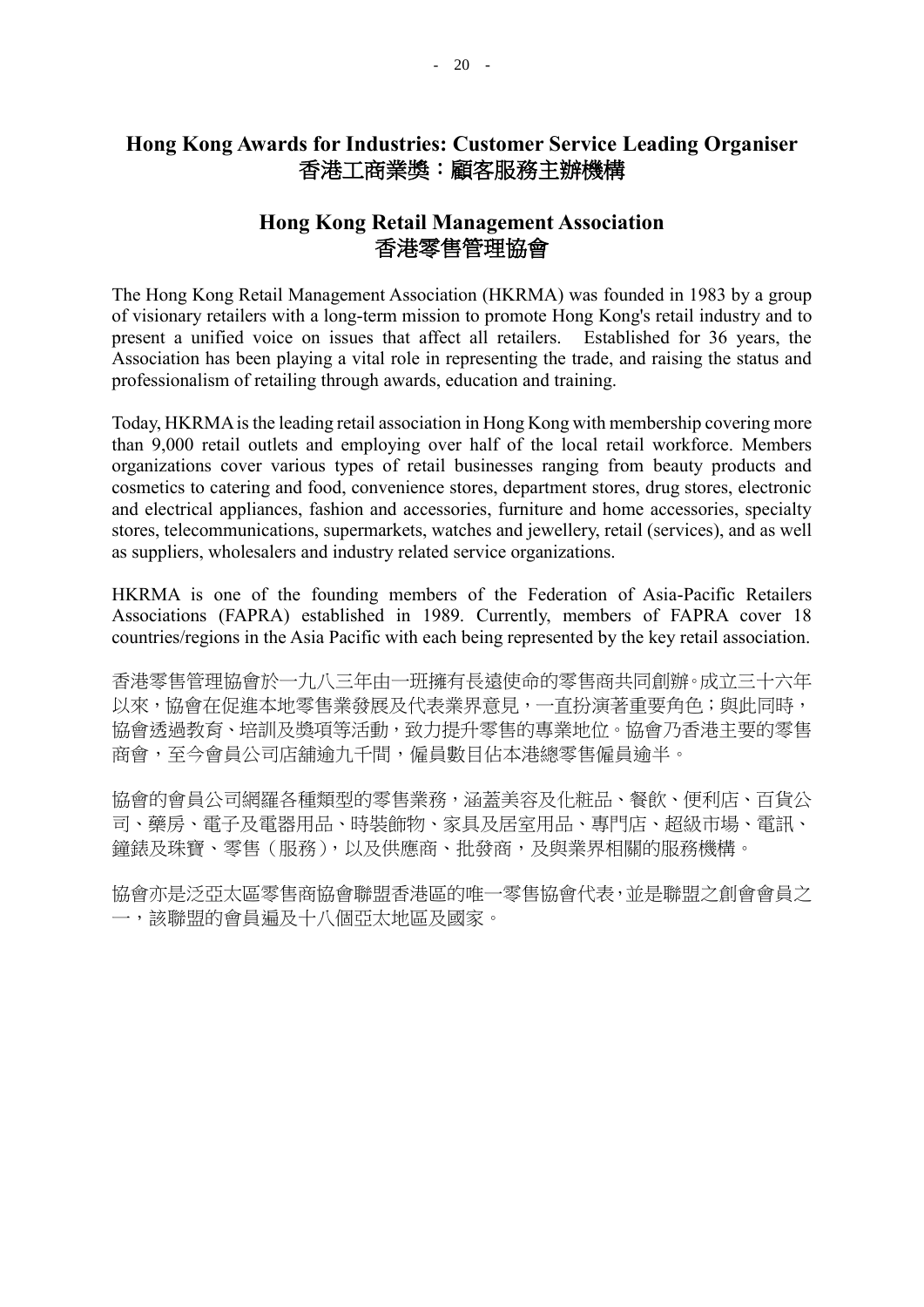## **Hong Kong Awards for Industries: Enquiry Form**

## 香港工商業獎:查詢表格

### To: **HONG KONG RETAIL MANAGEMENT ASSOCIATION**

Organizer of Hong Kong Awards for Industries: Customer Service

Fax 傳真 :2866 8380 Tel 電話 :2866 8311 Email 電郵: event@hkrma.org

### **I would like to have more information about the 2020 Hong Kong Awards for Industries: Customer Service** 我想獲得更多有關 **2020** 香港工商業獎:顧客服務的資料

Name of Company 公司名稱

Nature of Business 業務性質

Address 地址

Telephone 電話

Facsimile 傳真

Name of Contact person 聯絡人姓名

Title 職位